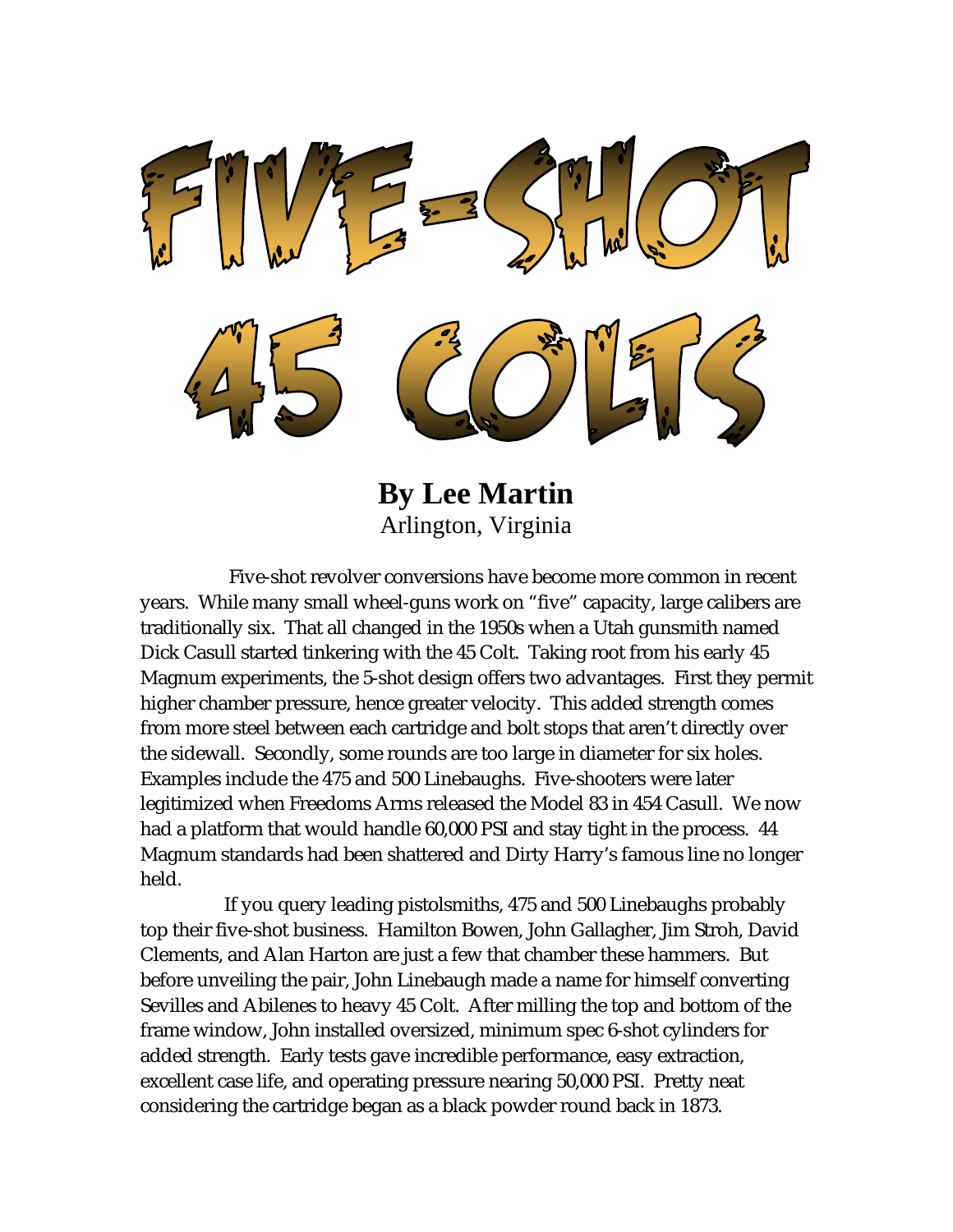Eventually John switched to five-shot cylinders and used Ruger Blackhawks and Bisleys as the base. I also prefer five-shots because they don't require frame modification and they'll handle higher pressure. But what's the added strength give us in terms of performance? To answer this we first need to define the three power levels of the 45 Colt:

- 16,000 PSI Colt Peacekeepers and clones
- 30,000 PSI Ruger Blackhawks, 1<sup>st</sup> model Vaqueros, and FA 97s
- 50,000 PSI Freedom Arms 83s and five-shot Ruger customs

Focusing on the second and third, I'll highlight the advantages of converting a stock 45 Colt Blackhawk. Though these five-shot customs have a lot of mystique, the advantages may not be as big as you think.

 Ruger finally offered a 45 Blackhawk in 1971. Built on the New Model frame it was safe to 30,000 PSI and launched 250 – 260 grain bullets at 1,400+ fps. Sure, the 44 Magnum could do 1,500 fps with 240s but it took 33% more pressure to get there. But comparing and contrasting the two is a waste of time. Each is outstanding in its own right and they offer similar performance. If forced to choose however, I'd opt for the old Colt. Added caliber and the ability to shoot heavier bullets would be the reasons.

 Solid head brass, slower burning powders, and the New Model Blackhawk turned the 45 Colt into a handgun heavyweight. Capable of everything from mild plinking to big game hunting, you're hard pressed to find a more versatile cartridge. This versatility is apparent when it comes to bullet selection. With cast and jacketed designs spanning 185 to 400 grains, there's a 45 bullet for every job. That being said, my Rugers are more accurate with heavier weights at short and long range. A few favorites include:

| <b>BULLET</b>  | <b>POWDER</b>    | <b>CHARGE</b> | <b>VELOCITY</b> |
|----------------|------------------|---------------|-----------------|
| <b>300 LFN</b> | H <sub>110</sub> | 24.0          | 1,320           |
| 325 LFN        | H <sub>110</sub> | 23.0          | 1,280           |
| 325 LFN        | Lil Gun          | 20.5          | 1,265           |
| 335 WFN        | H <sub>110</sub> | 22.0          | 1,220           |
| 340 SSK        | Lil Gun          | 20.0          | 1,165           |
| 350 Keith      | H <sub>110</sub> | 20.5          | 1,150           |
| <b>360 WFN</b> | W296             | 18.5          | 1,125           |

*(Note – these are considered "Ruger Only" loads for New Model Blackhawks, Bisleys, and the first model Vaquero. They're unsafe in New Vaqueros, Colts, or Peacekeeper clones)*

If I have one complaint with 45 Blackhawks, it's the throat dimensions. I won't discuss it here since I cover it in another article on Single-Actions.com. Needless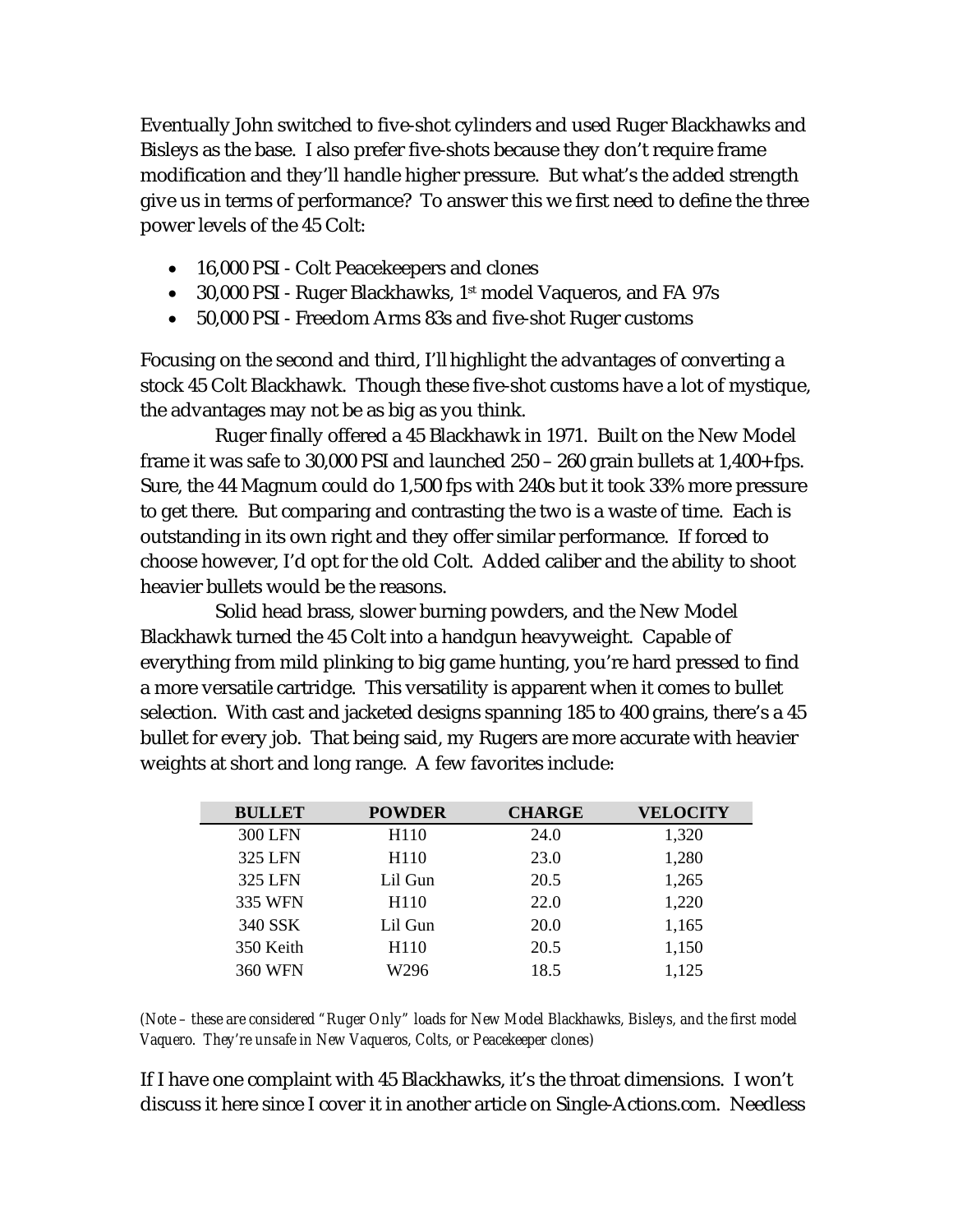to say, shooting 0.452" bullets through 0.447" – 0.450" holes does two things: 1) it increases chamber pressure, and 2) it hurts accuracy. No matter how hard you plan to push your 45 Blackhawk, correcting the throats is money well spent.

 Now I'd like to issue a word of warning. The five-shot loads I'll discuss work in my custom Rugers. In the past, authors have been reluctant to publish such data for fear it'll find its way into a stock Ruger. Make no mistake; these loads could grenade a Blackhawk. While intended for custom five-shot revolvers and Freedom Arms 83s, all should be approached with caution. If you decide on a five-shot conversion, shoot the builder's recommended loads and mark them accordingly. Many segregate their 45 Colts with different makes of brass. For example, author Ross Seyfried used Winchester shells for low pressure models, Starline for six-shot Rugers, and Federal hulls for his five-shots. Another trick is to chamber the 450 Extreme, which is just a 454 Casull trimmed to 1.340". The resulting case is too long to fit a Colt cylinder. Again, I'm not responsible for these loads in any firearm outside of my own.

 To get the most out of a five-shot 45 Colt, we need to safely increase pressure to 50,000 PSI…or 80% higher than top-end six-shot loads. The only powders that'll do this are H110, W296, and Lil'Gun. Other handgun propellants are just too fast and will cause dangerous pressure spikes. Of those listed, I prefer H110 and W296 for volume shooting. Lil'Gun is accurate and gives good velocity, but burns hotter and can be tough on forcing cones. The flip side is Lil' Gun ignites better than 110 or 296, especially in cold conditions. Obviously, all three require magnum pistol primers. As for brass, I use Starline in five-shot 45s. Federal is just as good, but unfortunately it can't be bought in bulk. I never load Winchester or Remington at these levels. While plenty strong, extraction is more problematic and their primer pockets loosen quicker. Stick with Starline and Federal and you'll be fine. Some select five-shot loads:

| <b>BULLET</b>  | <b>POWDER</b>    | <b>CHARGE</b> | <b>VELOCITY</b> |
|----------------|------------------|---------------|-----------------|
| 300 LFN        | H <sub>110</sub> | 28.5          | 1,550           |
| 325 LFN        | Lil Gun          | 24.5          | 1,500           |
| 335 WFN        | H <sub>110</sub> | 26.5          | 1,460           |
| 340 SSK        | H <sub>110</sub> | 24.5          | 1,430           |
| 350 Keith      | W296             | 24.0          | 1,385           |
| <b>360 WFN</b> | W296             | 24.5          | 1,410           |
| <b>395 WFN</b> | H <sub>110</sub> | 21.0          | 1,295           |

Notice how these are on the heels of the 454 Casull? And while lacking the caliber, 395s at 1,300 fps aren't too far behind a 475 Linebaugh. Unlike the 475 however, Colt brass is cheap and there are plenty of bulk bullets for plinking.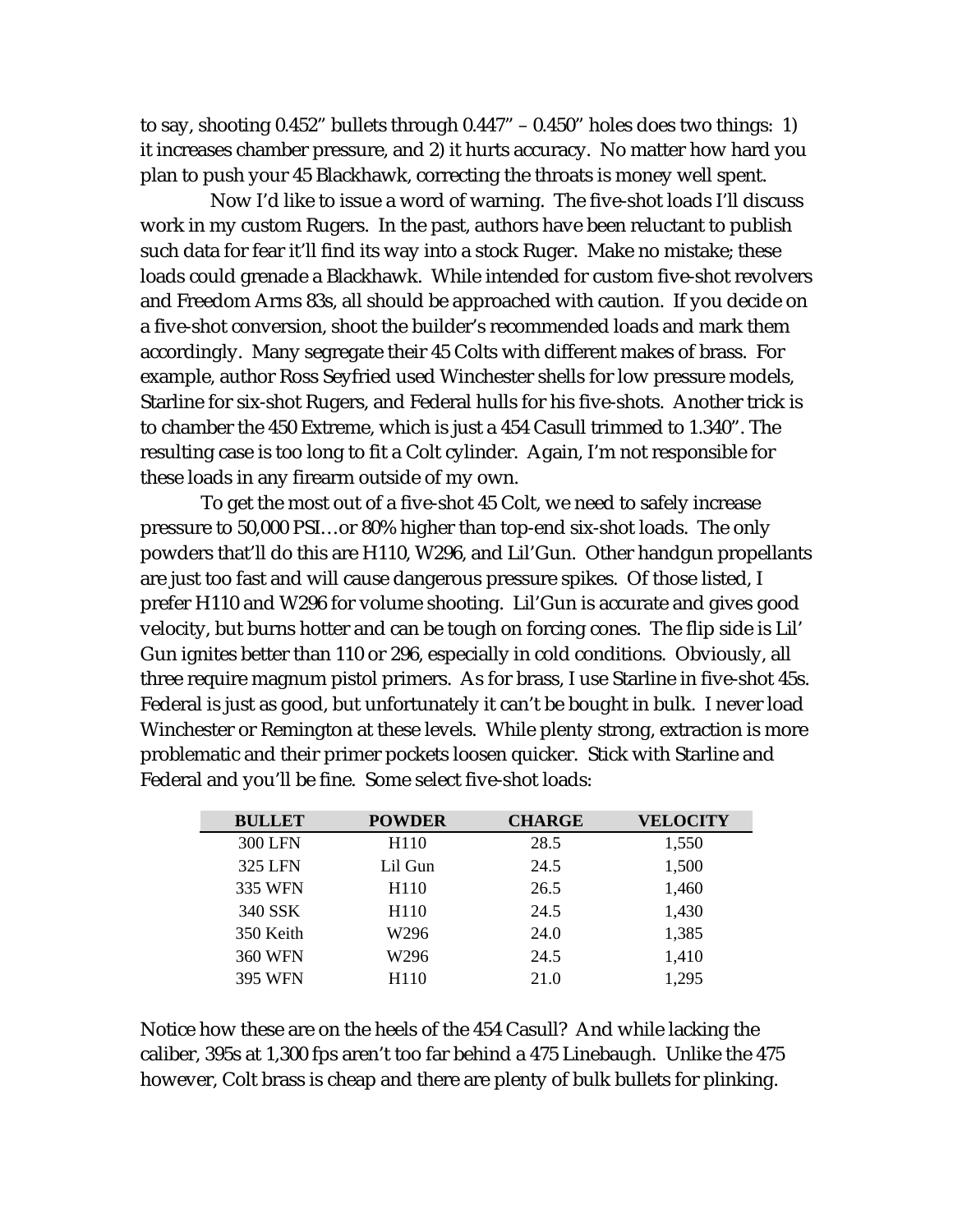So for a given bullet, the extra 20,000 PSI adds roughly 200 fps over sixshot maximums. Not bad, but we're definitely falling prey to the law of diminishing returns (80% more pressure for 15% more velocity). Across each weight, the charge differential between my 6-shot and 5-shot loads was 3.0 to 4.5 grains. Up until around 340 grains the extra powder returned 200 – 220 fps more. With the 360 and 395 grain WFNs, it jumps to 260 fps. This confirms what Ross Seyfried reported years ago; turbo charged 45 Colts yield higher velocity gains with heavier bullets.

With correct placement a 325 grain WFN at 1,300 fps from a stock Blackhawk will drop anything in North America. Then why build a five-shot? Dangerous game hunting is one reason to. Ross Seyfried has killed many large African species with a 45 Colt, including cape buffalo. If faced with a 2,000 pound beast at close range, I'd gladly take the extra 200 fps. Beyond that, customizing a Blackhawk can involve a new cylinder with features I'll discuss later. Why not opt for a five-shot and have a little more throttle?

 The gun also has to be up to the task. If these five-shots were built to the same specs as a factory Ruger they'd shoot loose in no time. I have nothing against standard Blackhawks. They're strong, affordable, and withstand 30,000 PSI all day long. That being said, Ruger tolerances aren't designed for this type of pressure. In my opinion there're three "must haves" in a five-shot 45 Colt. All of which are upgrades to a factory model:

- Tight chambers, preferably 0.001" over a sized case. The more the brass expands, the harder it is on the gun (plus case life is shortened). I've seen factory Blackhawks with chambers 0.009" oversized; not good, especially when it comes to extraction.
- Rigid cylinder fit. No end-shake, no side-play as can be found on many factory single-actions.
- Slow twist barrel. Not only does slower twist increase velocity, but it also reduces chamber pressure. Remember, increased bullet rotation equals increased resistance. I like 1:22" twist and use Pac-Nor blank. Freedom Arms are 1:24", while others go with 1:20". Contrary to what many believe, these slow twist tubes will stabilize and accurately shoot heavy 45s. For reference, Ruger uses 1:16".

Throats sized to match the bullet are a given, regardless of the level of 45 Colt you're shooting. All of mine get set to 0.4525". A couple of other features I like include 11 degree forcing cones, line-bored cylinders gapped to 0.002", barrel bands to support the ejector housing, and set-screw base-pins by Belt Mountain.